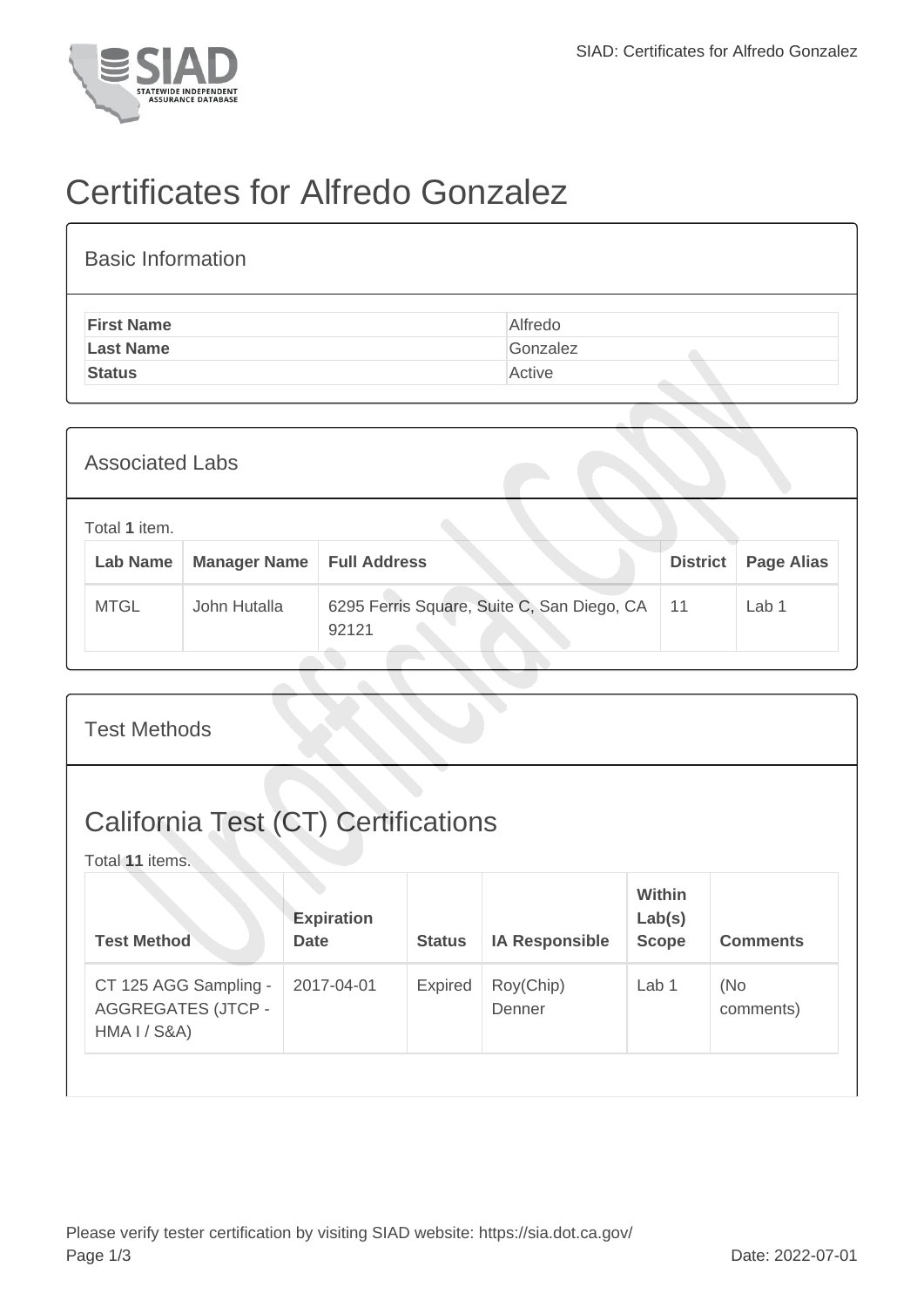

| <b>Test Method</b>                                                                 | <b>Expiration</b><br><b>Date</b> | <b>Status</b>  | <b>IA Responsible</b> | <b>Within</b><br>Lab(s)<br><b>Scope</b> | <b>Comments</b>   |
|------------------------------------------------------------------------------------|----------------------------------|----------------|-----------------------|-----------------------------------------|-------------------|
| CT 125 GEN Sampling -<br><b>GENERAL</b>                                            | 2017-04-01                       | Expired        | Roy(Chip)<br>Denner   | Lab <sub>1</sub>                        | (No)<br>comments) |
| CT 125 HMA Sampling -<br>HMA (JTCP - HMA I)                                        | 2017-04-01                       | Expired        | Roy(Chip)<br>Denner   | Lab <sub>1</sub>                        | (No)<br>comments) |
| CT 216 Relative<br>Compaction - Soils and<br>Aggregates (JTCP -<br><b>S&amp;A)</b> | 2017-04-01                       | Expired        | Roy(Chip)<br>Denner   | Lab <sub>1</sub>                        | (No<br>comments)  |
| CT 504 Air Content of<br><b>PCC - Pressure Method</b><br>(JTCP - PCC)              | 2017-04-01                       | Expired        | Roy(Chip)<br>Denner   | Lab <sub>1</sub>                        | (No)<br>comments) |
| CT 518 Unit Weight -<br>PCC (JTCP - PCC)                                           | 2017-04-01                       | <b>Expired</b> | Roy(Chip)<br>Denner   | Lab <sub>1</sub>                        | (No)<br>comments) |
| CT 533 Ball Penetration<br>- PCC                                                   | 2017-04-01                       | <b>Expired</b> | Roy(Chip)<br>Denner   | Lab 1                                   | (No<br>comments)  |
| CT 539 Sampling Fresh<br>Concrete (JTCP - PCC)                                     | 2017-04-01                       | Expired        | Roy(Chip)<br>Denner   | Lab <sub>1</sub>                        | (No<br>comments)  |
| CT 540 Making<br>Cylinders - PCC (JTCP -<br>PCC)                                   | 2017-04-01                       | <b>Expired</b> | Roy(Chip)<br>Denner   | Lab 1                                   | (No)<br>comments) |
| CT 556 Slump - PCC<br>(JTCP - PCC)                                                 | 2017-04-01                       | Expired        | Roy(Chip)<br>Denner   | Lab 1                                   | (No<br>comments)  |
| CT 557 Temperature -<br>PCC (JTCP - PCC)                                           | 2017-04-01                       | <b>Expired</b> | Roy(Chip)<br>Denner   | Lab 1                                   | (No<br>comments)  |